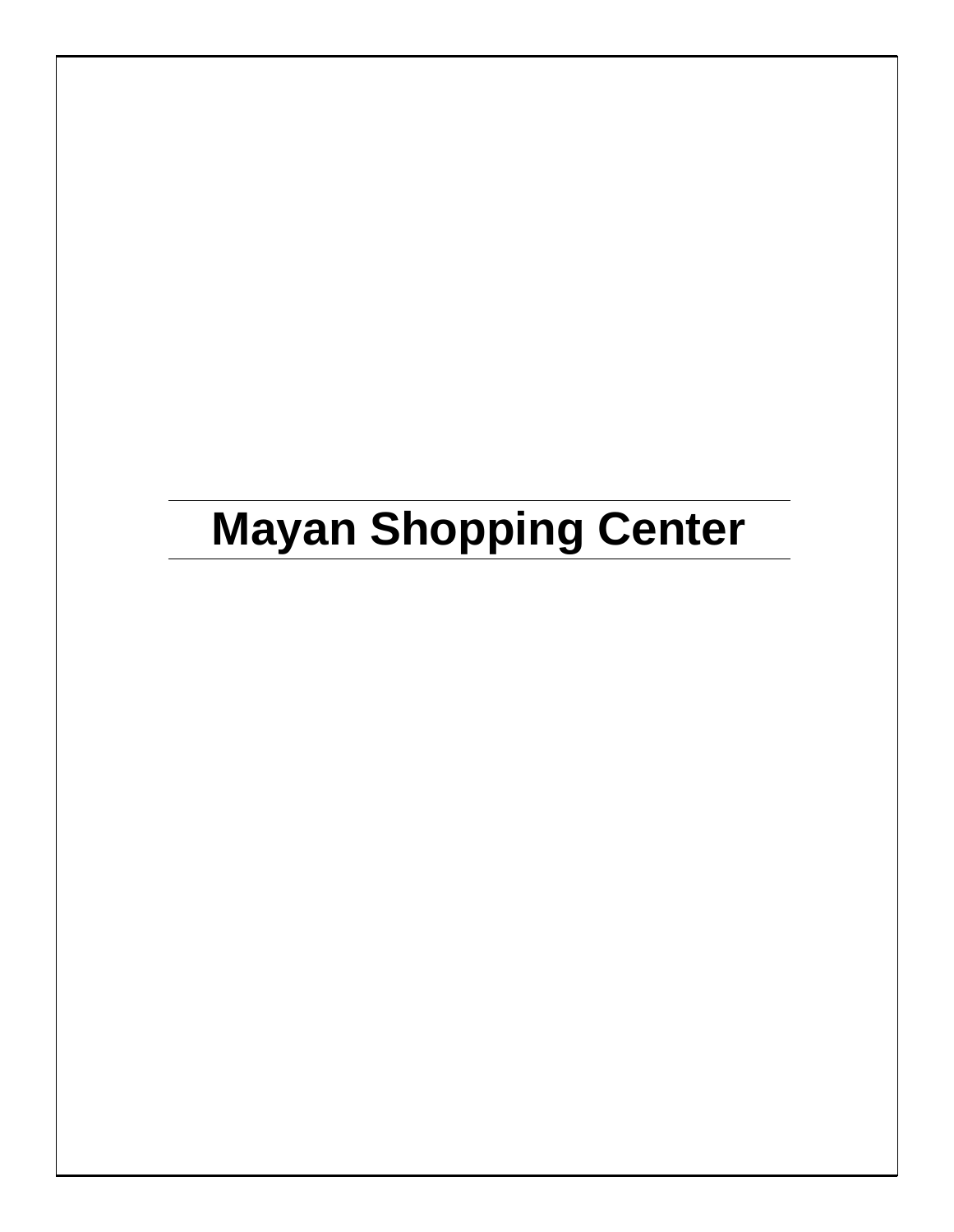|                                                                                                        | <b>Mayan Palace 14</b><br>1918 SW Military Dr, San Antonio, TX 78221 |       |         |               |               |       |
|--------------------------------------------------------------------------------------------------------|----------------------------------------------------------------------|-------|---------|---------------|---------------|-------|
| <b>Building Type: General Retail</b><br>Secondary: Movie Theatre<br>GLA: 48,000 SF<br>Year Built: 1975 | Total Available: 0 SF<br>% Leased: 100%<br>Rent/SF/Yr: -             |       |         | 弱弱眼           |               |       |
| <b>Radius</b>                                                                                          | 1 Mile                                                               |       | 3 Mile  |               | 5 Mile        |       |
| <b>Population</b>                                                                                      |                                                                      |       |         |               |               |       |
| 2026 Projection                                                                                        | 16,121                                                               |       | 124,507 |               | 271,290       |       |
| 2021 Estimate                                                                                          | 15,538                                                               |       | 119,832 |               | 259,530       |       |
| 2010 Census                                                                                            | 14,588                                                               |       | 111,337 |               | 231,254       |       |
| Growth 2021 - 2026                                                                                     | 3.75%                                                                |       | 3.90%   |               | 4.53%         |       |
| Growth 2010 - 2021                                                                                     | 6.51%                                                                |       | 7.63%   |               | 12.23%        |       |
| 2021 Population by Age                                                                                 | 15,538                                                               |       | 119,832 |               | 259,530       |       |
| Age 0 - 4                                                                                              | 1,060                                                                | 6.82% | 8,051   | 6.72%         | 18,192        | 7.01% |
| Age 5 - 9                                                                                              | 1,123                                                                | 7.23% | 8,582   | 7.16%         | 19,432        | 7.49% |
| Age 10 - 14                                                                                            | 1,173                                                                | 7.55% | 9,014   | 7.52%         | 20,081        | 7.74% |
| Age 15 - 19                                                                                            | 1,204                                                                | 7.75% | 9,269   | 7.73%         | 20,211        | 7.79% |
| Age 20 - 24                                                                                            | 1,209                                                                | 7.78% | 9,295   | 7.76%         | 20,189        | 7.78% |
| Age 25 - 29                                                                                            | 1,278                                                                | 8.22% | 9,784   | 8.16%         | 21,577        | 8.31% |
| Age 30 - 34                                                                                            | 1,126                                                                | 7.25% | 8,741   | 7.29%         | 19,463        | 7.50% |
| Age 35 - 39                                                                                            | 1,004                                                                | 6.46% | 7,911   | 6.60%         | 17,377        | 6.70% |
| Age 40 - 44                                                                                            | 875                                                                  | 5.63% | 6,899   | 5.76%         | 14,735        | 5.68% |
| Age 45 - 49                                                                                            | 881                                                                  | 5.67% |         | 6,937 5.79%   | 14,628 5.64%  |       |
| Age 50 - 54                                                                                            | 815                                                                  | 5.25% | 6,379   | 5.32%         | 13,530        | 5.21% |
| Age 55 - 59                                                                                            | 839                                                                  | 5.40% | 6,575   | 5.49%         | 13,988        | 5.39% |
| Age 60 - 64                                                                                            | 757                                                                  | 4.87% | 5,907   | 4.93%         | 12,494        | 4.81% |
| Age 65 - 69                                                                                            | 665                                                                  | 4.28% | 5,147   | 4.30%         | 10,678        | 4.11% |
| Age 70 - 74                                                                                            | 556                                                                  | 3.58% | 4,263   | 3.56%         | 8,655         | 3.33% |
| Age 75 - 79                                                                                            | 400                                                                  | 2.57% | 2,999   | 2.50%         | 6,002         | 2.31% |
| Age 80 - 84                                                                                            | 289                                                                  | 1.86% | 2,067   | 1.72%         | 4,155         | 1.60% |
| Age 85+                                                                                                | 285                                                                  | 1.83% | 2,012   | 1.68%         | 4,143         | 1.60% |
| Age 65+                                                                                                | 2,195 14.13%                                                         |       |         | 16,488 13.76% | 33,633 12.96% |       |
| <b>Median Age</b>                                                                                      | 33.20                                                                |       | 33.40   |               | 32.60         |       |
| <b>Average Age</b>                                                                                     | 36.00                                                                |       | 35.90   |               | 35.30         |       |



**10/21/2021**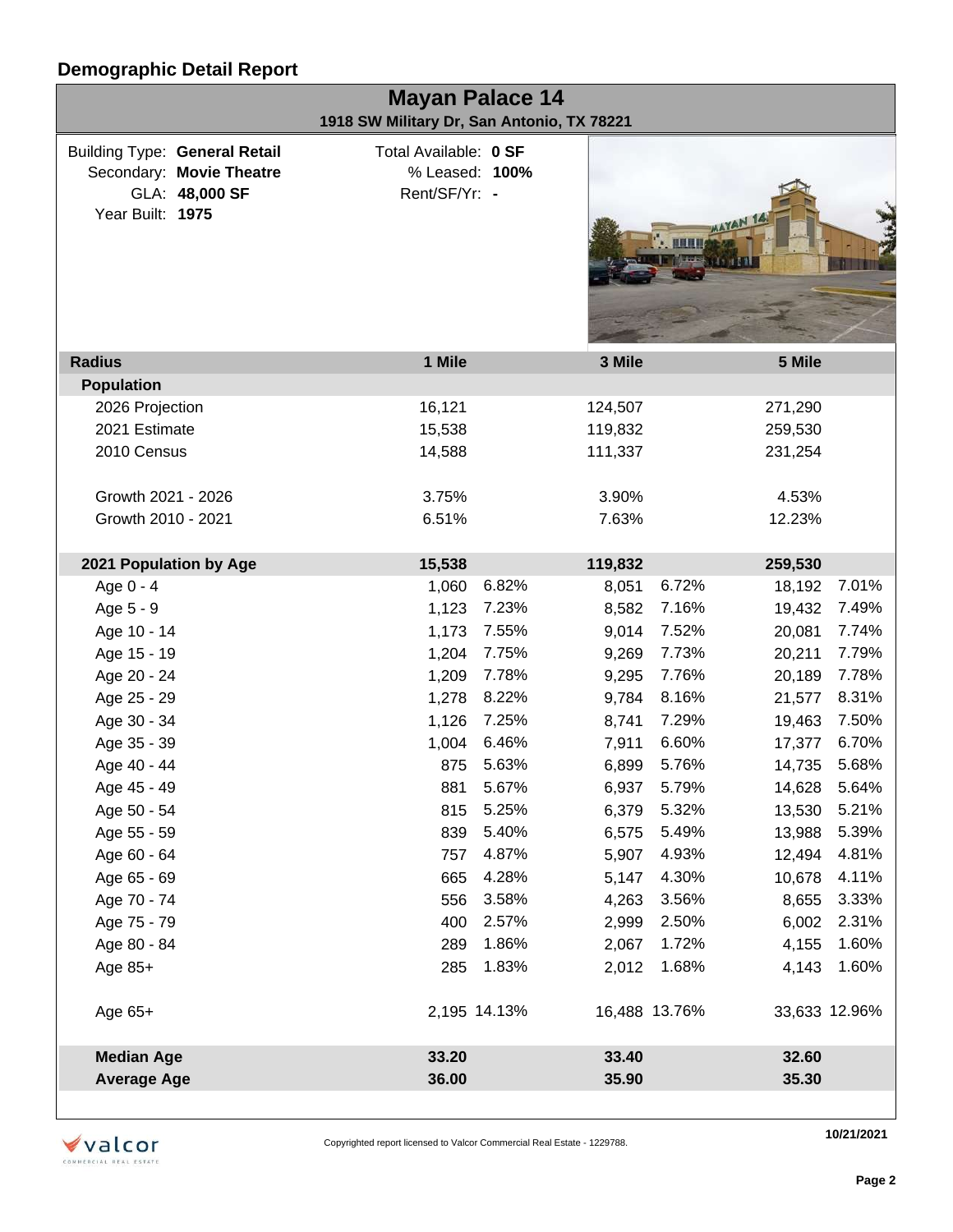| <b>Mayan Palace 14</b>                     |        |               |         |                |                |                |  |  |
|--------------------------------------------|--------|---------------|---------|----------------|----------------|----------------|--|--|
| 1918 SW Military Dr, San Antonio, TX 78221 |        |               |         |                |                |                |  |  |
| <b>Radius</b>                              | 1 Mile |               | 3 Mile  |                | 5 Mile         |                |  |  |
| 2021 Population By Race                    | 15,538 |               | 119,832 |                | 259,530        |                |  |  |
| White                                      |        | 14,771 95.06% |         | 114,233 95.33% |                | 243,331 93.76% |  |  |
| <b>Black</b>                               |        | 206 1.33%     |         | 1,702 1.42%    |                | 6,918 2.67%    |  |  |
| Am. Indian & Alaskan                       | 247    | 1.59%         | 1,770   | 1.48%          | 4,106          | 1.58%          |  |  |
| Asian                                      | 66     | 0.42%         | 491     | 0.41%          | 1,372          | 0.53%          |  |  |
| Hawaiian & Pacific Island                  | 21     | 0.14%         | 161     | 0.13%          | 349            | 0.13%          |  |  |
| Other                                      | 228    | 1.47%         | 1,476   | 1.23%          | 3,454          | 1.33%          |  |  |
|                                            |        |               |         |                |                |                |  |  |
| <b>Population by Hispanic Origin</b>       | 15,538 |               | 119,832 |                | 259,530        |                |  |  |
| Non-Hispanic Origin                        |        | 914 5.88%     | 7,885   | 6.58%          |                | 22,689 8.74%   |  |  |
| Hispanic Origin                            |        | 14,624 94.12% |         | 111,947 93.42% |                | 236,841 91.26% |  |  |
|                                            |        |               |         |                |                |                |  |  |
| 2021 Median Age, Male                      | 31.90  |               | 32.00   |                | 31.50          |                |  |  |
| 2021 Average Age, Male                     | 34.70  |               | 34.60   |                | 34.10          |                |  |  |
|                                            |        |               |         |                |                |                |  |  |
| 2021 Median Age, Female                    | 34.60  |               | 34.90   |                | 33.80          |                |  |  |
| 2021 Average Age, Female                   | 37.20  |               | 37.20   |                | 36.40          |                |  |  |
|                                            |        |               |         |                |                |                |  |  |
| 2021 Population by Occupation              | 11,940 |               | 92,324  |                | 197,776        |                |  |  |
| <b>Classification</b>                      |        |               |         |                |                |                |  |  |
| Civilian Employed                          |        | 6,469 54.18%  |         | 50,658 54.87%  | 106,475 53.84% |                |  |  |
| <b>Civilian Unemployed</b>                 |        | 517 4.33%     |         | 4,255 4.61%    |                | 9,436 4.77%    |  |  |
| Civilian Non-Labor Force                   |        | 4,954 41.49%  |         | 37,244 40.34%  |                | 81,297 41.11%  |  |  |
| <b>Armed Forces</b>                        |        | $0.00\%$      |         | 167 0.18%      |                | 568 0.29%      |  |  |
|                                            |        |               |         |                |                |                |  |  |
| <b>Households by Marital Status</b>        |        |               |         |                |                |                |  |  |
| Married                                    | 2,045  |               | 16,440  |                | 32,905         |                |  |  |
| Married No Children                        | 1,180  |               | 9,420   |                | 18,503         |                |  |  |
| Married w/Children                         | 866    |               | 7,020   |                | 14,402         |                |  |  |
|                                            |        |               |         |                |                |                |  |  |
| 2021 Population by Education               | 10,616 |               | 81,043  |                | 174,310        |                |  |  |
| Some High School, No Diploma               |        | 3,525 33.20%  |         | 24,696 30.47%  |                | 53,502 30.69%  |  |  |
| High School Grad (Incl Equivalency)        |        | 3,586 33.78%  |         | 26,989 33.30%  |                | 54,983 31.54%  |  |  |
| Some College, No Degree                    |        | 2,098 19.76%  |         | 18,454 22.77%  |                | 38,880 22.31%  |  |  |
| Associate Degree                           | 847    | 7.98%         | 5,422   | 6.69%          | 12,885         | 7.39%          |  |  |
| <b>Bachelor Degree</b>                     | 401    | 3.78%         | 4,215   | 5.20%          | 9,934          | 5.70%          |  |  |
| <b>Advanced Degree</b>                     | 159    | 1.50%         | 1,267   | 1.56%          | 4,126          | 2.37%          |  |  |

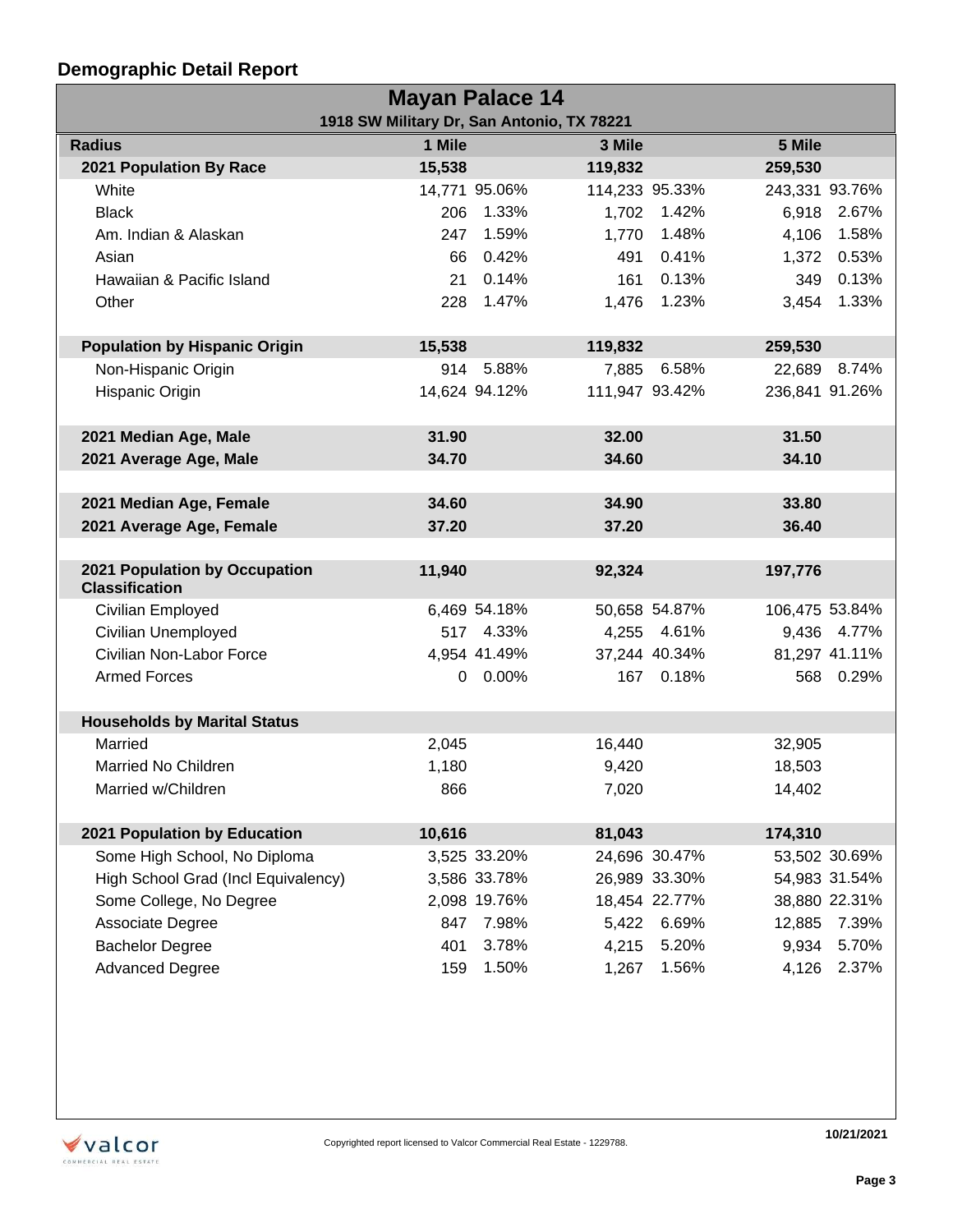| <b>Mayan Palace 14</b>                     |        |              |        |               |         |               |  |  |
|--------------------------------------------|--------|--------------|--------|---------------|---------|---------------|--|--|
| 1918 SW Military Dr, San Antonio, TX 78221 |        |              |        |               |         |               |  |  |
| <b>Radius</b>                              | 1 Mile |              | 3 Mile |               | 5 Mile  |               |  |  |
| 2021 Population by Occupation              | 11,434 |              | 91,044 |               | 191,360 |               |  |  |
| Real Estate & Finance                      | 308    | 2.69%        | 3,416  | 3.75%         | 6,271   | 3.28%         |  |  |
| Professional & Management                  |        | 1,463 12.80% |        | 13,176 14.47% |         | 30,620 16.00% |  |  |
| <b>Public Administration</b>               | 209    | 1.83%        |        | 1,524 1.67%   | 3,268   | 1.71%         |  |  |
| <b>Education &amp; Health</b>              | 1,135  | 9.93%        |        | 10,269 11.28% |         | 21,919 11.45% |  |  |
| Services                                   |        | 1,738 15.20% |        | 12,860 14.13% |         | 27,399 14.32% |  |  |
| Information                                | 77     | 0.67%        | 649    | 0.71%         | 1,165   | 0.61%         |  |  |
| <b>Sales</b>                               |        | 1,233 10.78% |        | 11,143 12.24% |         | 23,826 12.45% |  |  |
| Transportation                             | 378    | 3.31%        | 2,426  | 2.66%         | 5,128   | 2.68%         |  |  |
| Retail                                     | 812    | 7.10%        | 6,218  | 6.83%         | 13,306  | 6.95%         |  |  |
| Wholesale                                  | 177    | 1.55%        | 1,100  | 1.21%         | 2,475   | 1.29%         |  |  |
| Manufacturing                              | 603    | 5.27%        | 3,729  | 4.10%         | 8,421   | 4.40%         |  |  |
| Production                                 |        | 1,359 11.89% | 9,030  | 9.92%         | 18,344  | 9.59%         |  |  |
| Construction                               |        | 1,149 10.05% | 8,900  | 9.78%         | 16,836  | 8.80%         |  |  |
| <b>Utilities</b>                           | 396    | 3.46%        | 3,018  | 3.31%         | 5,340   | 2.79%         |  |  |
| Agriculture & Mining                       | 46     | 0.40%        | 370    | 0.41%         | 1,001   | 0.52%         |  |  |
| Farming, Fishing, Forestry                 | 5      | 0.04%        | 9      | 0.01%         | 89      | 0.05%         |  |  |
| <b>Other Services</b>                      | 346    | 3.03%        | 3,207  | 3.52%         | 5,952   | 3.11%         |  |  |
|                                            |        |              |        |               |         |               |  |  |
| 2021 Worker Travel Time to Job             | 6,381  |              | 49,782 |               | 104,709 |               |  |  |
| <30 Minutes                                |        | 3,801 59.57% |        | 31,666 63.61% |         | 68,705 65.62% |  |  |
| 30-60 Minutes                              |        | 2,166 33.94% |        | 14,879 29.89% |         | 30,041 28.69% |  |  |
| 60+ Minutes                                |        | 414 6.49%    |        | 3,237 6.50%   |         | 5,963 5.69%   |  |  |
|                                            |        |              |        |               |         |               |  |  |
| 2010 Households by HH Size                 | 4,464  |              | 34,771 |               | 73,927  |               |  |  |
| 1-Person Households                        |        | 802 17.97%   |        | 6,690 19.24%  |         | 16,262 22.00% |  |  |
| 2-Person Households                        |        | 1,128 25.27% |        | 8,760 25.19%  |         | 18,315 24.77% |  |  |
| 3-Person Households                        |        | 783 17.54%   |        | 6,169 17.74%  |         | 12,765 17.27% |  |  |
| 4-Person Households                        |        | 734 16.44%   |        | 5,370 15.44%  |         | 11,071 14.98% |  |  |
| 5-Person Households                        |        | 490 10.98%   |        | 3,900 11.22%  |         | 7,714 10.43%  |  |  |
| 6-Person Households                        |        | 290 6.50%    |        | 2,059 5.92%   |         | 4,044 5.47%   |  |  |
| 7 or more Person Households                | 237    | 5.31%        | 1,823  | 5.24%         | 3,756   | 5.08%         |  |  |
|                                            |        |              |        |               |         |               |  |  |
| 2021 Average Household Size                | 3.20   |              | 3.20   |               | 3.10    |               |  |  |
|                                            |        |              |        |               |         |               |  |  |
| <b>Households</b>                          |        |              |        |               |         |               |  |  |
| 2026 Projection                            | 4,835  |              | 38,088 |               | 85,465  |               |  |  |
| 2021 Estimate                              | 4,678  |              | 36,799 |               | 82,002  |               |  |  |
| 2010 Census                                | 4,465  |              | 34,771 |               | 73,927  |               |  |  |
| Growth 2021 - 2026                         | 3.36%  |              | 3.50%  |               | 4.22%   |               |  |  |
| Growth 2010 - 2021                         | 4.77%  |              | 5.83%  |               | 10.92%  |               |  |  |
|                                            |        |              |        |               |         |               |  |  |



**10/21/2021**